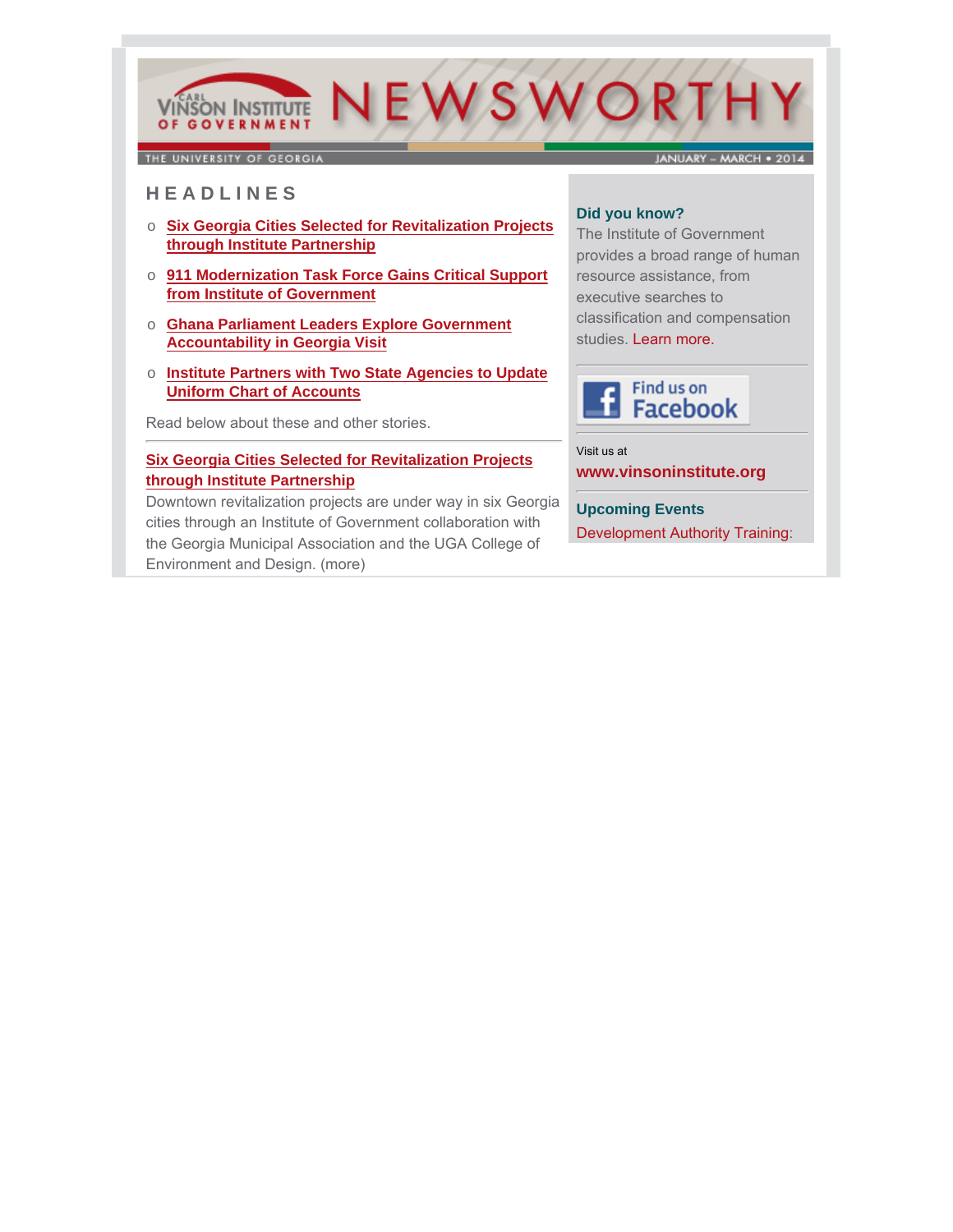### **911 Modernization Task Force Gains Critical Support from Institute of Government**

The Institute of Government provided administrative and research support for the Governor's Commission on 911 [System Modernization and Balanced Funding Model, whi](http://cviog.uga.edu/news/spotlights/030314-911.html)ch is investigating next generation 911 communication technology. (more)

### **Ghana Parliament Leaders Explore Government Accountability in Georgia Visit**

Members of a Ghanaian Parliament oversight committee investigated governmental accountability and ethics during a recent visit to Georgia arranged by the Institute of [Government in partnership with Georgia Southern University.](http://cviog.uga.edu/news/spotlights/033114-ghana.html) (more)

## **Institute Partners with Two State Agencies to Update Uniform Chart of Accounts**

[The Institute of Government, in collaboration with the Georgia](http://cviog.uga.edu/news/spotlights/020314-chart-accounts.html) Department of Community Affairs and the Georgia Department of Audits and Accounts, has updated the Local Government Uniform Chart of Accounts to improve financial reporting and help local policymakers better understand and evaluate local government service delivery and operations. (more)

### **[Revolutionary War Battlefield Park Plan Developed with](http://cviog.uga.edu/news/spotlights/010614-battlefield.html) Input from Institute**

Wilkes County government leaders and the Kettle Creek Battlefield Association partnered with the Institute of Government on a plan that will guide improvements at the site of a historic 1779 Revolutionary War battle. (more)

### **[Institute Manager Assists Global Cities Association with](http://cviog.uga.edu/news/spotlights/031914-global-association.html) Course Review Program**

The head of the Institute of Government's training and education unit was invited to Seoul, Korea, in March to address the training division of Metropolis, a global organization of cities with a million or more inhabitants. (more)

## **State Pollution Management Plan Updated through Institute Collaboration**

[The Institute of Government is updating Georgia's nonpoint](http://cviog.uga.edu/news/spotlights/032414-marex.html) source pollution management plan in collaboration with UGA's Marine Extension Service and the College of Environment and Design. The plan provides guidelines for

#### May 2 and May 30 GLGPA Spring Conference: June 10–13 GMA Annual Convention: June 20–24

#### **Newsworthy Notable**



**[Phillip Boyle](http://www.cviog.uga.edu/about-us/faculty-staff/phillip-boyle.html)** Public Service Associate

Phil leads professional development programs for elected and appointed officials in state and local government and school boards, helps design training courses for government associations, and works with public leaders in diverse areas such as policy navigation, public problem solving and decision making, and public ethics.

FY15 classes are now forming for our regional Management Development Program (MDP). [Learn more.](http://cviog.uga.edu/training-and-education/leadership-development/mdp.html)

Contac[t Walt McBride](http://cviog.uga.edu/about-us/faculty-staff/walt-mcbride.html) to schedule or host a regional event in your area.

Our Partners in Training: